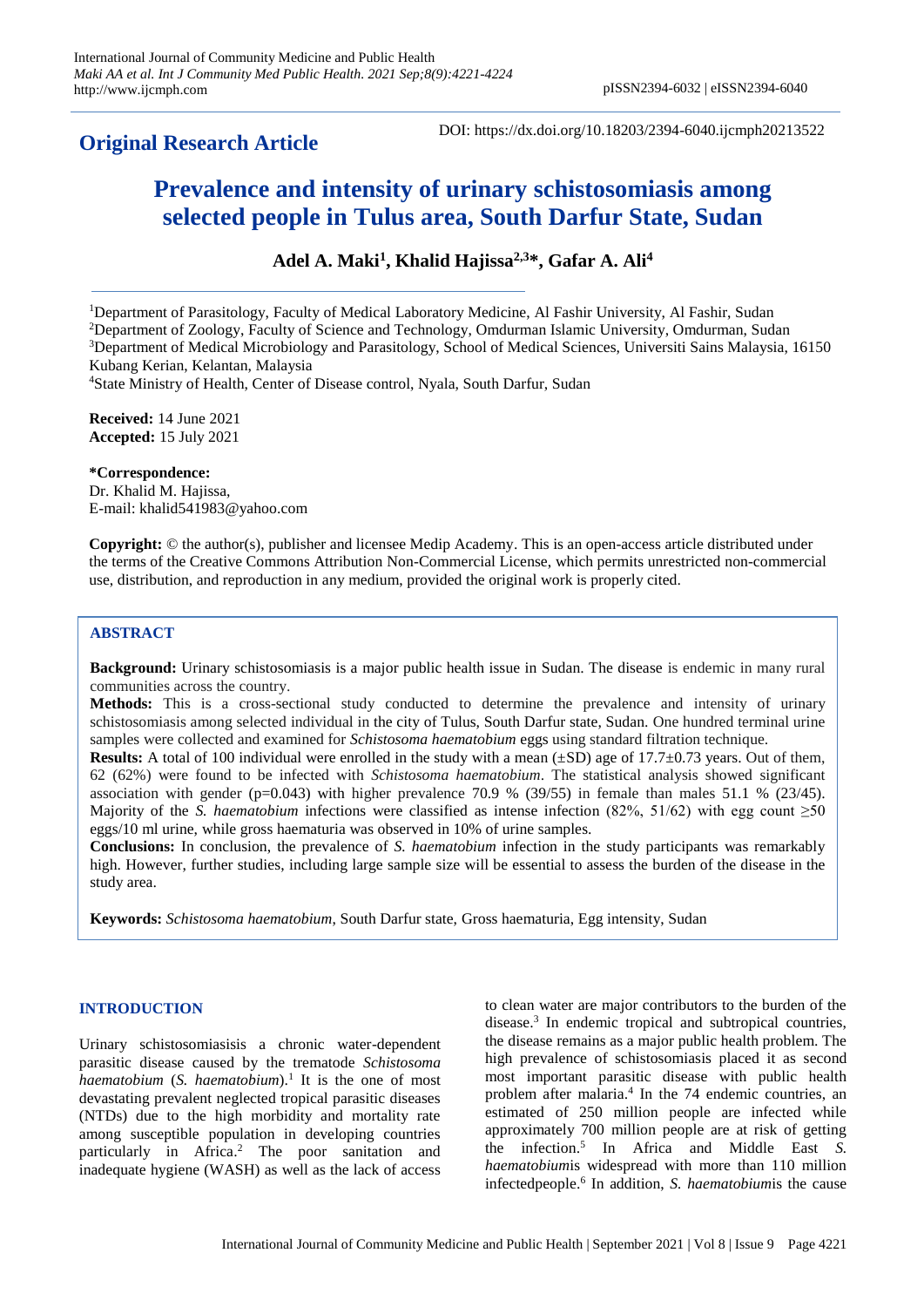of nearly two-thirds of schistosomiasis cases resulted in long-term and severe complications.<sup>5</sup> Deposition of the *S*. *haematobium* eggs in tissues can cause progressive damage particularly in the bladder, ureters and kidney. The potential consequences of the infection includes haematuria (blood inurine), dysuria (painful urination), nutritional deficiencies and lesions of the urinary bladder.<sup>4</sup> Furthermore, increasing evidence supports that the infection can lead to infertility, cancer, kidney failure and increased susceptibility to HIV. While children might experience anaemia and physical weakness which consequently reduce their learning ability. 6

Despite the intensive efforts to control the disease, it is still persists. Many reports stated that urinary schistosomiasis is endemic in Sudan. It was first reported in the country in 1904. Since then, various epidemiological studies indicated the presence of the disease in all regions of the country.7,8

A recent nationwide survey carried out in all the states estimated that the overall prevalence of *S. haematobium* was 5.2%. The same survey pointed East and South Darfur States as most severe endemic areas.<sup>9</sup> However; there are limited data on the burden of the disease in these areas. This could be attributed to the civil war in the region as the prevention and control during conflict are often neglected. Although, in the 1970s, schistosomiasis was reported to be endemic in the western area of Darfur, there have been few detailed surveys and published data in this region, particularly during the years overwhelmed by the civil war.<sup>9</sup> Therefore, this study was conducted to provide preliminary information in regard to *S. haematobium* prevalence in a limited study population recruited form the city of Tulus, South Darfur state which can help in improving schistosomiasis control in the area.

#### **METHODS**

This is cross-sectional study carried out during May 2018 to estimate the prevalence of *S. haematobium* in Tulus area. South Darfur state, Sudan. The study protocol was reviewed and approved by the research committee of the institute of molecular biology, university of Nyala, and the South Darfur ministry of health, Sudan. Prior the enrolment in the study, the aims and the methodology were discussed with every participant, accordingly, a written consent was obtained before sample collection.

A total of 100 participants with different ages from both sex (45% males and 55% females) were enrolled in this Study. After informed consent was obtained, about 10 ml of urine samples were collected from each subject. The urine samples were first observed whether show occult or gross hematuria, and then examined for the presence of *S. haematobium* eggs by membrane filtration technique as described previously.<sup>10</sup> In brief all urine samples of sufficient quantity were shaken, subsequently, 10 ml of each sample were pressed through a polycarbonate filter with a pore size of 20 μm (Sterlitech, Kent, WA, USA)

using a standard 10 ml plastic syringe, the membrane was then put on a microscope slide, covered with a piece of hydrophilic cellophane soaked in glycerol solution, and examined under the microscope by trained laboratory technicians using some drops of Lugol's iodine to stain *S. haematobium* eggs after cellophane coverage. The presence and number of *S. haematobium* eggs was recorded. After microscopy, the slides were stored for second reading for quality control.

The number of *S. Haematobium* eggs per filter was quantified; the intensity of the infection was classified as light (1-49 eggs/10 ml of urine) or heavy ( $\geq$ 50 eggs/10 ml of urine), as defined by the world health organization. The collected data were stored, double checked and analyzed using Statistical package for social science (SPSS) version 22.0 (Inc. Chicago, I.USA). Chi Square test was used for ordinal variables to find the significant differences between several categories and determination of the prevalence (as %), with p value of 0.05 being considered indicative of a statistically significant difference.

#### **RESULTS**

A total of 100 individuals (45 males and 55 females) were enrolled from the city of Tulus. The respondents were from the age group of 3-42 years with a mean (SD) age of 17.7 (0.73) years. The overall prevalence of *S. haematobium* among respondents was 62% (62/100). The prevalence was 51.1% (23/45) and 70.9% (39/55) for the male and female respectively. However the prevalence of the disease was high in the females than males and there was a significance difference in the prevalence rate (p=0.043), and they were not significantly more likely to have intense infections with this parasite. Majority of the *S. haematobium* infections were classified as intense infection (82%, 51/62) with egg count  $\geq 50$  eggs/10 ml urine. In addition, gross haematuria was observed in 10% of urine samples. A positive correlation between the haematuria and intensity of eggs was revealed (p=0 .000) (Table 1).

#### **Table 1: Correlation between the haematuria and egg count.**

| <b>Parameters</b> |                              | <b>Haematuria</b> | Egg<br>count |
|-------------------|------------------------------|-------------------|--------------|
| <b>Haematuria</b> | Pearson<br>correlation       |                   | $-0.655**$   |
|                   | Significance<br>$(2-tailed)$ |                   | 0.000        |
|                   | N                            | 100               | 100          |
| Egg count         | Pearson<br>correlation       | $-0.655**$        |              |
|                   | Significance<br>$(2-tailed)$ | 0.000             |              |
|                   | N                            | 100               | 100          |

\*\*Correlation is significant at the 0.01 level (2-tailed).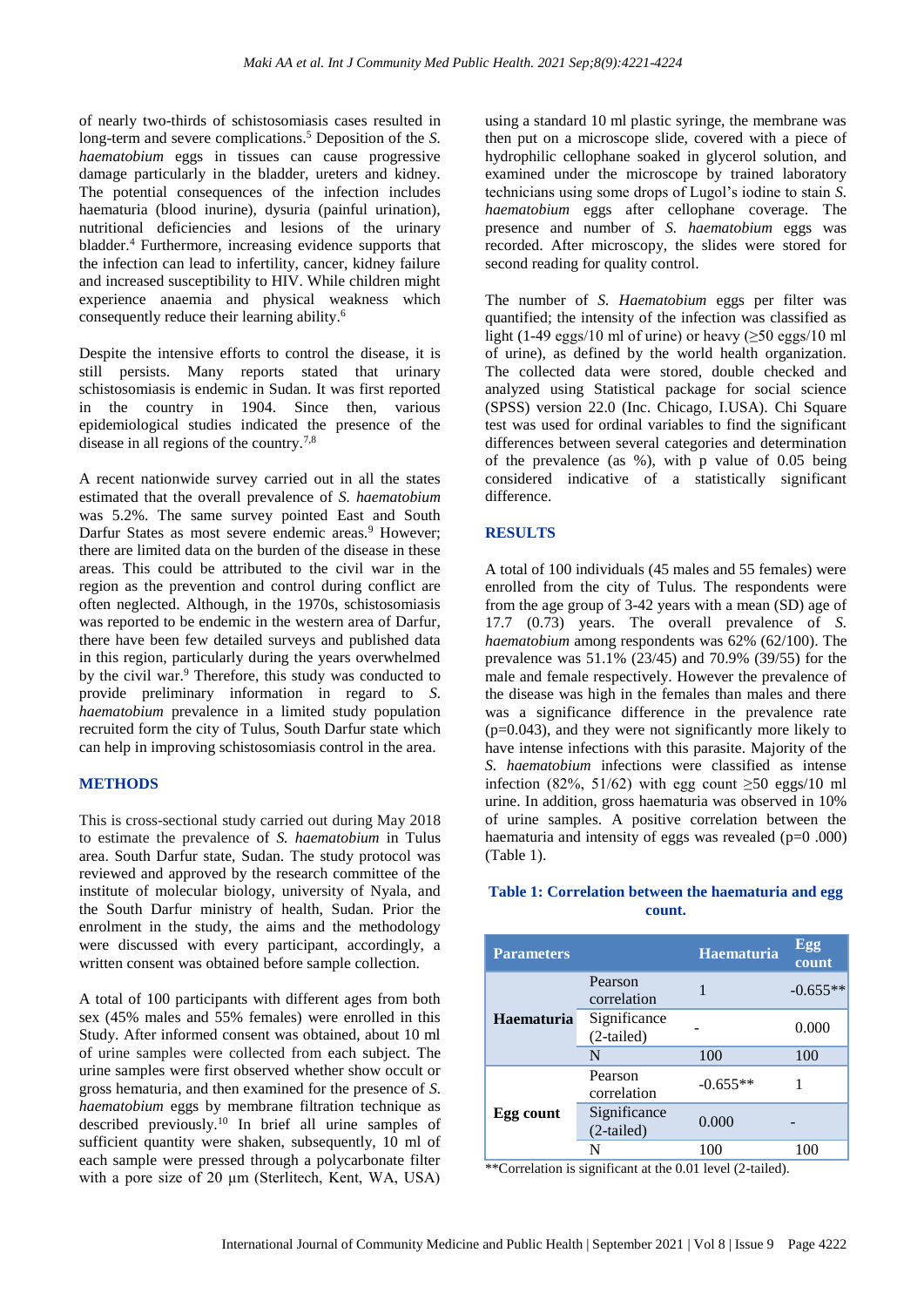#### **DISCUSSION**

In Sudan, schistosomiasis remains a life-threatening public health problem with an estimation of more than eight million people at risk of infection. Thus, Sudanese government prioritised collecting data on the burden of NTDs, particularly schistosomiasis. In response; many epidemiological studies were conducted in central and east Sudan, with relatively few, if any, such studies being conducted in Darfur area.<sup>10,11</sup>

Therefore, this study was conducted to estimate the prevalence and intensity of *S. haematobium* infection in selected populations from the city of Tulus, South Darofur State. The study revealed that the percentage of infected people with *S. haematobium* infection based on urine filtration method was 62% (62/100). The high observed prevalence of urinary schistosomiasis (62%) was relatively in agreement with the study conducted by Deribe et al in the same state whose reported a rate of 56% of infection among the respondents. <sup>12</sup> Similarly, remarkably high prevalence (80.6 %) was also reported in Gereida camp, South Darfur.<sup>13</sup>

The high prevalence could be attributed to the high exposure and dependence of the people in the area on open water sources for drinking and household purposes.12,14 The adaptation of intermediate host (*Bulinus truncates*) to pools and slow-flowing waters in South Darfur area reflect consideration of these water bodies to be potential transmission sites for the disease.<sup>15</sup> In addition, the fact that these small ponds in entire area are used for fishing, bathing and swimming increase the risk of getting the infection.

In contrast, the present study showed very much higher prevalence of *S. haematobium* compared to that obtained from Nationwide survey (5.2%), even though, South Darfur States was the second most endemic area with a prevalence of 13.91% in that survey.<sup>9</sup> Moreover, many other finding across the country reported lower findings when the *S. haematobium* diagnostic stages were screened particularly among children.<sup>11,16,17</sup> Such as that of Hajissa et al in Um‑Asher area, Khartoum state;

Sulieman et al in Alsaial Alsagair village, river Nile state, and Abou-Zeid et al in Southern Kordofan state. 8,18,19

Worldwide, similar observation of high egg positive rate was also made in Senegal (57.6%) while in many other country the rates were slightly lower such as those reported from Nigeria (48%), Gabon (45%), Malawi  $(10.4\%)$ .<sup>1,4,6,20</sup> This variation could be due to study period, target population, environmental condition, sample size variations and the method of laboratory diagnosis. With regard to the intensity of the infection, majority of the *S. haematobium* infections (82%, 51/62) were of intense infection  $(≥50 egs/10 ml urine)$ . This finding agrees with previous reports where the intensity was classified as high.<sup>1,4</sup> However, light infection intensity was also

reported. <sup>21</sup> The variation between areas could be explained by the frequency of people contact with contaminated water bodies, burden of the adult worms hosted as well as the differences in environmental setting and culture. As a consequence of the high prevalence with heavy *S. haematobium* infection haematuria was observed in the current study, and there was a positive correlation between the haematuria and intensity of eggs  $(p=0.000)$ , this result is in line with result of Ismail et al.<sup>16</sup> Indeed the observed hematuria could be attributed to the heavyegg intensity reported among the study participants

Despite the slightly high prevalence of *S. haematobium*  infection among the study participants. The study was limited by the small sample size. The estimated prevalence cannot reflect the burden of the disease among the whole population at the village/town level unless wide survey with large sample size is done.

#### **CONCLUSION**

The very high prevalence of *S. haematobium* infection observed in the study area, indicate that the city of Tulus is endemic for urinary schistosomiasis, with a high intensity of infection. Therefore, integrated control program and prevention measures need to be implemented in the study area.

### **ACKNOWLEDGEMENTS**

Authors would like to thanks University of Nyala, state ministry of health; center of disease control, Nyala, South Darfur, Sudan and Tulus health center staff for their help and technical support.

*Funding: No funding sources Conflict of interest: None declared Ethical approval: The study was approved by the Institutional Ethics Committee*

#### **REFERENCES**

- 1. Senghor B, Diallo A, Sylla SN, Doucouré S, Ndiath MO, Gaayeb L, et al. Prevalence and intensity of urinary schistosomiasis among school children in the district of Niakhar, region of Fatick, Senegal. Para Vect. 2014;3(7):5.
- 2. Okwori AJ, Sidi M, Ngwai Y, Obiekezie S, Makut M, Chollom S, et al. Prevalence of schistosomiasis among primary school children in Gadabuke District, Toto LGA, North Central Nigeria. Br Microbiol Res J. 2014;4(3):255-61.
- 3. Erismann S, Diagbouga S, Odermatt P, Knoblauch AM, Gerold J, Shrestha A, et al. Prevalence of intestinal parasitic infections and associated risk factors among schoolchildren in the Plateau Central and Centre-Ouest regions of Burkina Faso. Para Vect. 2016;9(1):554.
- 4. Dejon-Agobé JC, Edoa JR, Honkpehedji YJ, Zinsou JF, Adégbitè BR, Ngwese MM, et al. Schistosoma